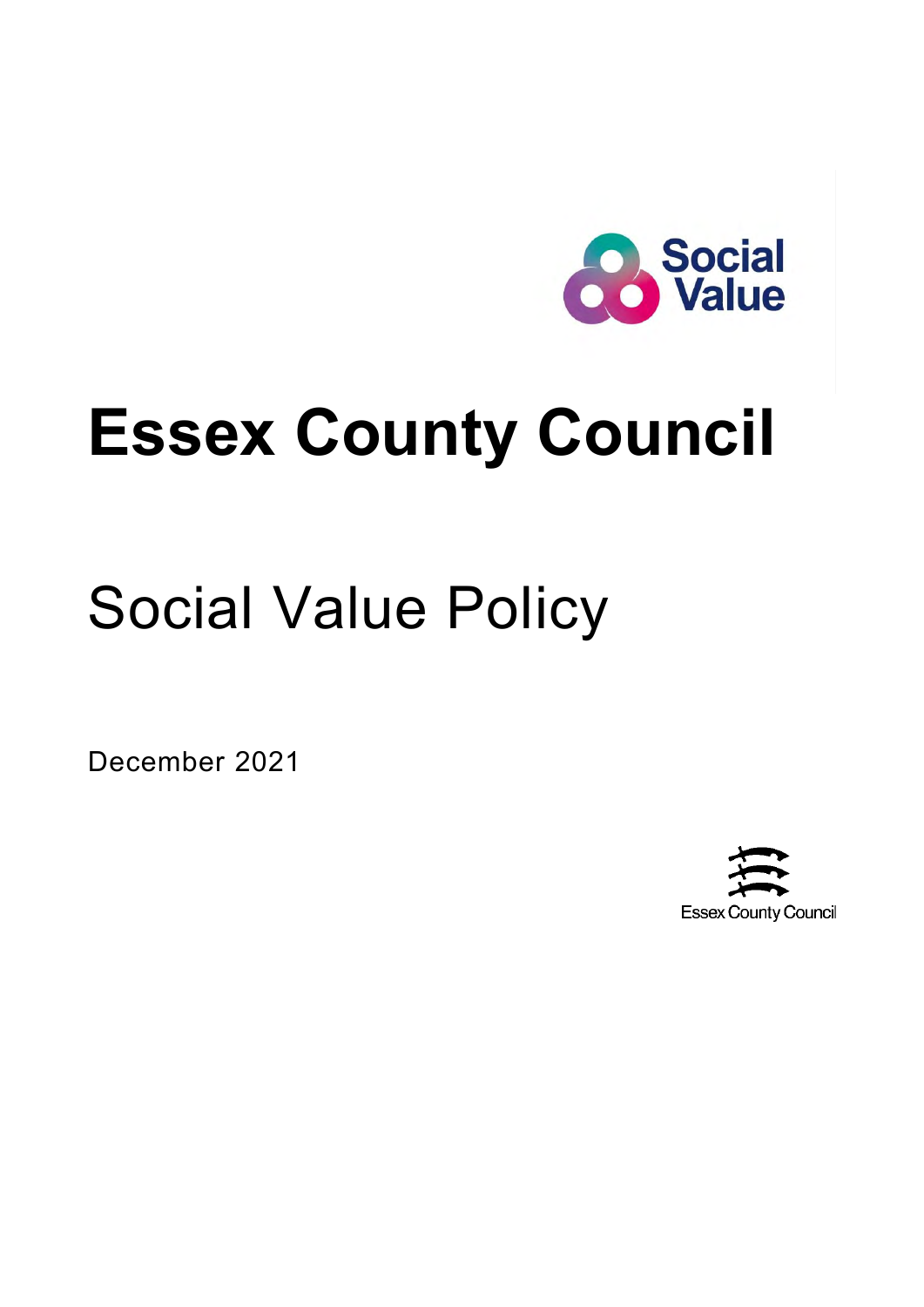# **Contents**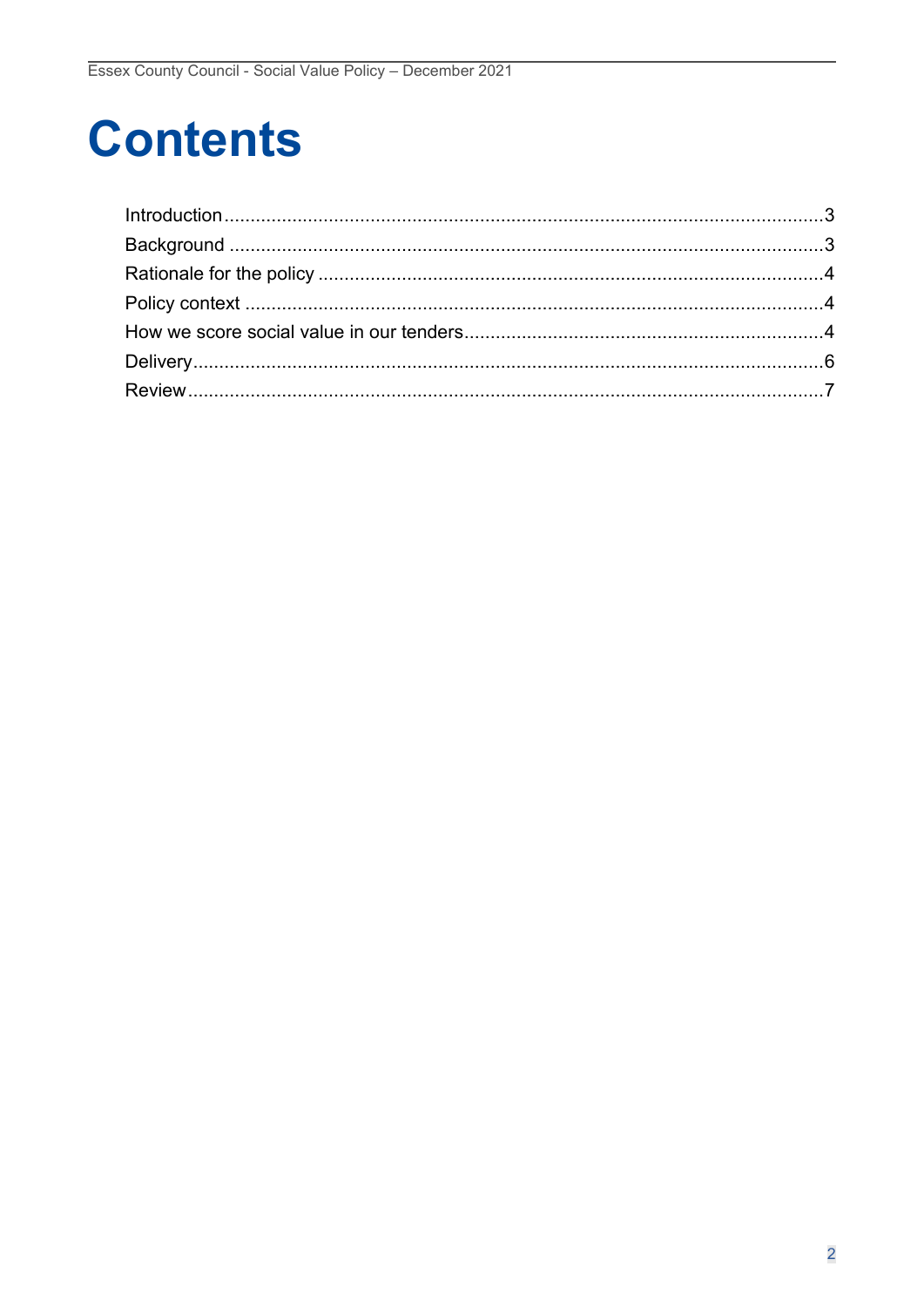## <span id="page-2-0"></span>**Introduction**

This Policy sets out how we will help deliver Everyone's Essex and help reduce carbon emissions by using Social Value.

Social Value through procurement is the additional benefit to the community which we can derive, over and above the direct purchasing of goods, services and outcomes. Public authorities consider the wider financial and non financial value created by an organisation through the way it delivers their contract and express it in terms of the wellbeing generated for individuals, communities, the economy and the environment.

Essex County Council (ECC) recognises the important role it can play in enabling Social Value through its commissioning and procurement activity. In 2020/2021 we spent approximately £1.2 billion via our procurement activity. Through our approach to social value in procurement, we will harness this expenditure to influence the way suppliers deliver goods, services and works to provide social value to our residents.

This document describes ECC's policy for social value achieved through procurement ensuring that these quality criteria are relevant and proportionate to the subject matter of the contract and non-discriminatory.

## <span id="page-2-1"></span>**Background**

The Public Services (Social Value) Act 2012 confirmed the social value responsibilities of authorities procuring service contracts subject to public procurement regulations. The 2012 Act states: That when procuring contracts for the provision or services, or services together with purchase or hire of goods or the carrying out of works by

- entering into a public services contract that is not a contract based on a framework agreement, or
- concluding a framework agreement as regards which public services contracts are likely to constitute the greater part by value of the contracts based on the agreement,

we must consider:

- how what is proposed to be procured might improve the economic, social and environmental well-being of the relevant area
- how, in conducting the process of procurement, it might act with a view to securing that improvement.
- whether to consult

Essex County Council intends to seek social value through all its procurements over £100,000 where it is relevant, proportionate and non-discriminatory to do so. To achieve this effectively and deliver value to residents, commissioners must consider the value of commercial outcomes delivered to the authority in accordance with the Local Government Act 1988 which prohibits local authorities from using non-commercial considerations when awarding contracts unless it is necessary to comply with the law or to achieve the principles of best value.

This will include consideration of the wider impact that the activities have on the economic, environmental and societal objectives of the authority. These points should be assessed during the development of the strategic business case, procurement category strategy, specification, tendering process and contract management activities.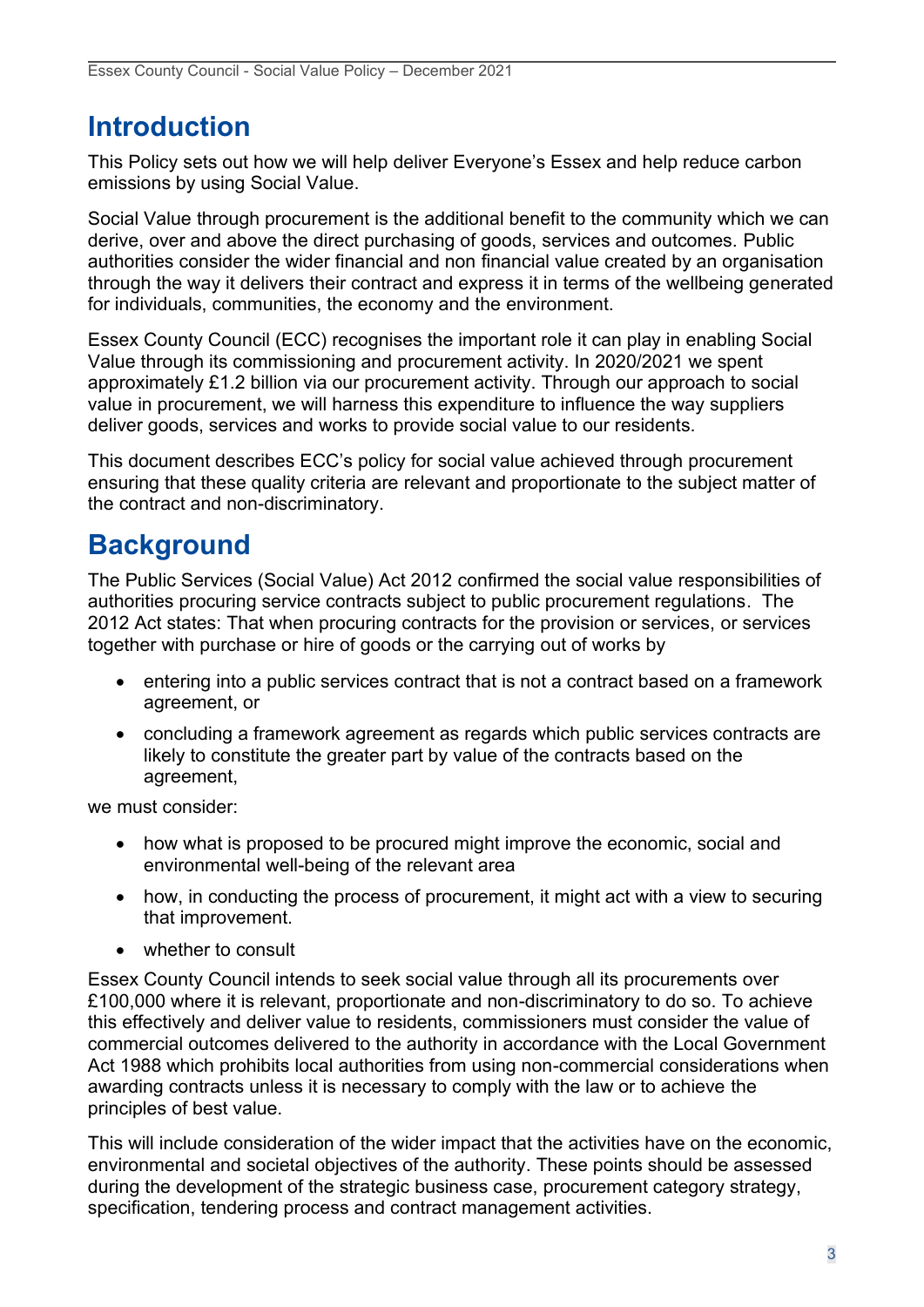## <span id="page-3-0"></span>**Rationale for the policy**

Requiring our suppliers to set out the social, economic and environmental benefits they achieve when performing our contract means that the true commercial impact is taken into account when tendering. It will encourage vendors to consider the way that they deliver goods, services or works, for example:

- promoting greater environmental sustainability: minimising waste and pollution, supporting carbon reduction initiatives, furthering energy efficiency and other sustainability activities.
- creating job opportunities for local residents, those not in education, employment or training, for care leavers or for people with disabilities
- providing support, advice or mentoring opportunities to the long term unemployed, schools or school leavers;
- providing sub-contracting opportunities for a diverse range of suppliers, including the participation of small and medium sized enterprises (SMEs) and 3rd sector organisations, and local suppliers in general
- offering a range of apprenticeship, training and skills development opportunities as well as employment opportunities

## <span id="page-3-1"></span>**Policy context**

This Social Value Policy supports the delivery of **'[Everyone's Essex: our plan for](https://www.essex.gov.uk/everyones-essex-our-plan-for-essex-2021-2025/our-20-commitments)  [levelling up the county 2021 to 2025](https://www.essex.gov.uk/everyones-essex-our-plan-for-essex-2021-2025/our-20-commitments)'**

. These are:

- A Strong, Inclusive and Sustainable Economy
- A high quality environment Health, Wellbeing and Independence for all Ages
- <span id="page-3-2"></span>• A Good Place for Children and Families to Grow Inclusion of Social Value

Whilst Social Value can apply with any value of contract, there is an operational cost to preparing and scoring the evaluation model. Therefore, we will normally only require social value to be considered when we are procuring a contract with a value of over £100,000.

#### **How we score social value in our tenders**

Like many Councils across the country, Essex County Council has adopted the Local Government Association's National Social Value Taskforce 'National Themes, Outcomes and Measures' method of classifying and scoring social value in our tender processes. This method is frequently referred to as the 'National TOMs'. We adapted them to focus on the delivery of the Council's commercial objectives and policy outcomes as set out in 'Everyone's Essex: our plan for levelling up the county 2021 to 2025' and focus on social value delivered locally. **This resulted in the 'ECC TOMS'. The master list of ECC TOMs is called the 'ECC TOMs Calculator'.** 

The Social Value element of bids is scored in two parts: the value score (the commercial value of the social value bid expressed in monetary terms using the ECC TOMs Calculator) and the Supporting Statement score (which contributes to the evaluation of the commercial value to ECC by making an assessment of the robustness of the delivery plan to achieve the Social Value bid by the supplier).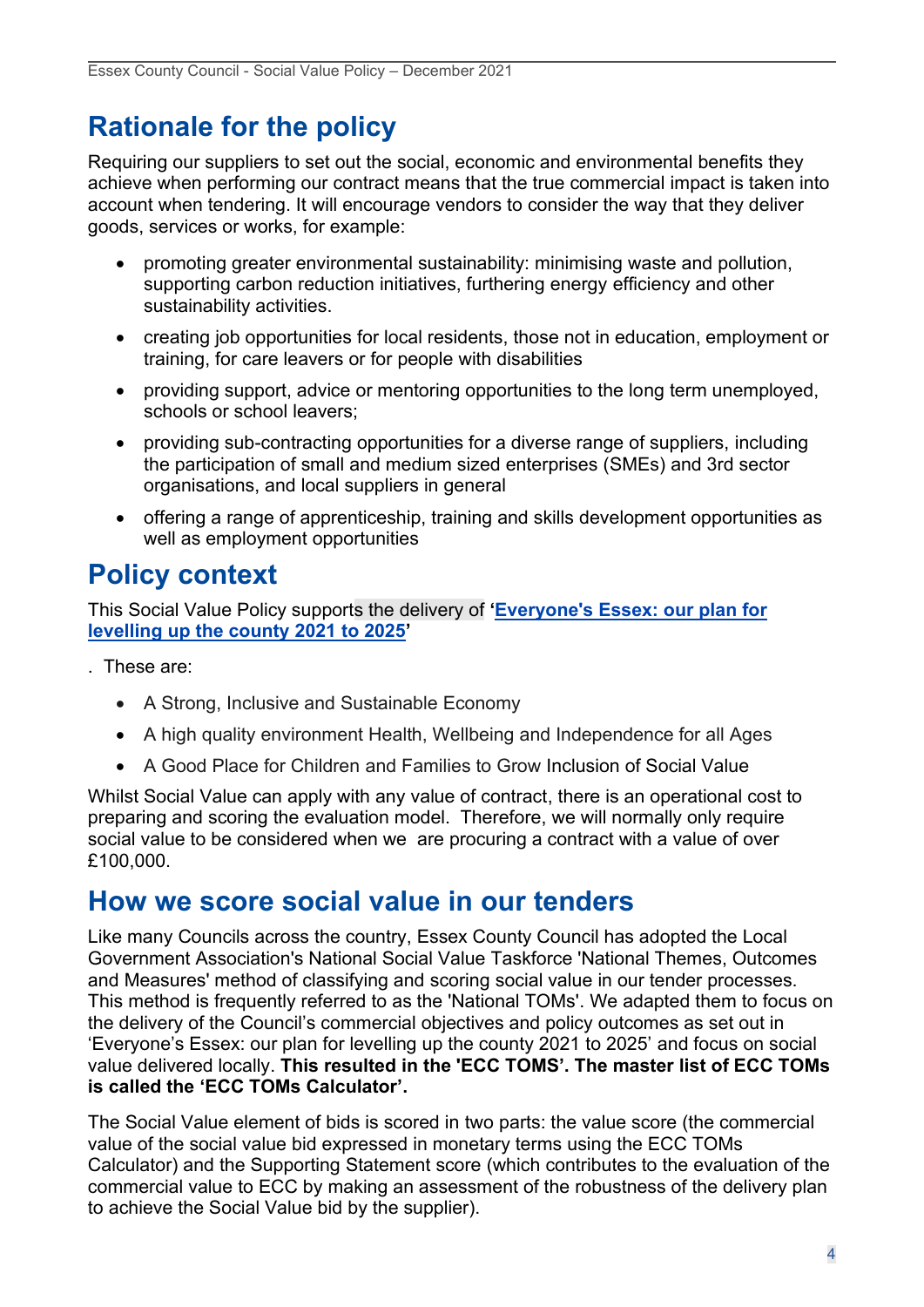#### **The ECC TOMs Calculator comprises:**

- A set of social value 'Themes and Outcomes':
	- o This is a list of the different categories of social value that contribute to ECC's commercial objectives as set out in Everyone's Essex. Please see **Annex A** below for a list of the Themes and Outcomes.
- A set of Units of Measure for each of the Outcomes:
	- $\circ$  These Units of Measure are used to compare bids on a like for like basis. They are set out as a description of the specific type of social value (the Measure) and a metric (the Unit) Social value will normally only count if it takes place in the administrative county of Essex. If we are prepared to consider benefit arising elsewhere then this will be made clear in the tender documents.
	- o They also enable us to collate the total benefits delivered by vendors to Essex communities – and sometimes more widely - and provide a consistent method of performance management reporting.
	- o We will not take account of benefit under more than one heading, to avoid benefits being double counted.
	- $\circ$  We will not allow a benefit to be counted at all unless we believe it is deliverable and measurable – such benefits will be assigned a zero score
- A set of Financial Proxies:
	- o Each Unit of Measure is assigned a financial value based on our estimate of the commercial value of that unit. This represents the estimated value of social value in terms of things that we would like to deliver (such as jobs and environmental improvements), the value of things that we would might otherwise have to pay for (such as social care and concessionary bus fares). These all contribute to the continuous improvement of our services and thus help the Council to deliver its duty under section 3 of the Local Government Act 1999 This enables us to calculate the total economic value of contributions that bidders offer.
- Multipliers:
	- $\circ$  This is a is a weighting system that enables ECC to ensure its scoring system aligns to its commercial objectives.
	- $\circ$  A factor of between 1 and 3 is applied to each Unit of Measure, with those that are considered to make a significant contribution to our Priorities assigned a higher value.
	- o When final social value bid scores are calculated, the corresponding Financial Proxy is multiplied by the weighting before the total 'Value' score is calculated.
	- $\circ$  NB: When ECC reports the social value delivered, the multiplier will not be applied.

The social value created will vary from one supplier to another, depending on the sector, industry, and business operations. A supplier does not need to constrain themselves to the Measures relating to the ECC Social Value Priorities. They will only be given credit for the social value on the TOM and the multiplier means that contributions to outcomes which benefit our priorities will be given more credit.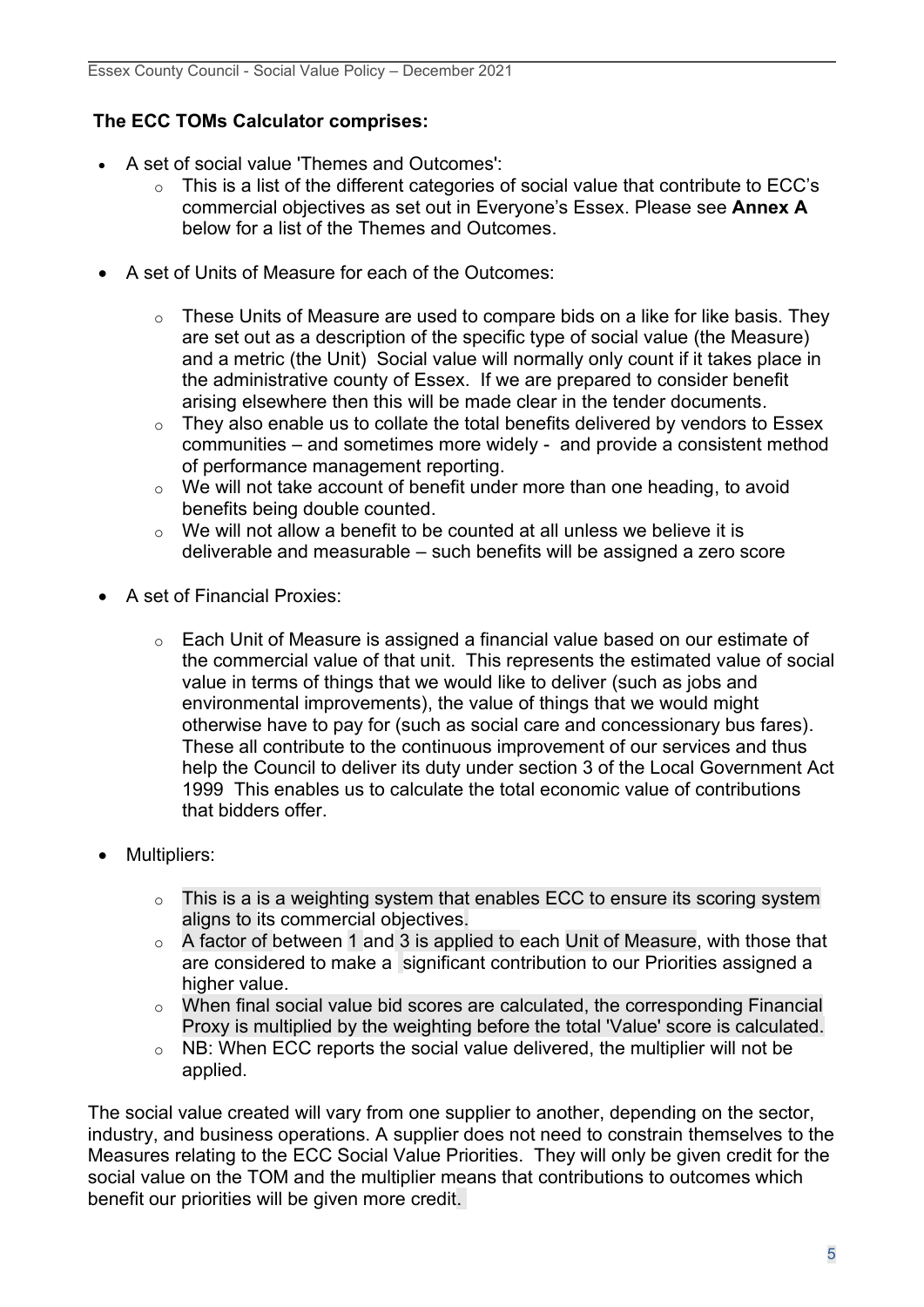The full set of ECC Themes and Outcomes is set out in **Annex A**. The ECC Social Value Priorities are: jobs, skills, young people and climate.

The ECC TOMs social value Themes, Outcomes and Priorities are selected and weighted to reflect [Everyone's Essex: our plan for levelling up the county 2021 to 2025](https://www.essex.gov.uk/everyones-essex-our-plan-for-essex-2021-2025/our-20-commitments)' and annual organisational plans. Any changes to the Themes, Outcomes, Priorities or Multipliers will be agreed by the Cabinet.

The TOMs Calculator will be periodically reviewed to incorporate emerging leading practice (such as that published by the Local Government Association National Social Value Taskforce), to take into account inflation and to ensure that they are effective, relevant and proportionate measures to contribute to ECC's objectives.

Amendments to the Master ECC TOMs Calculator and Calculators for specific projects will be governed as set out in Table 1.

| <b>Document</b>                                                                                                                        | <b>Approval required</b>                                                        | <b>Form</b>                               |
|----------------------------------------------------------------------------------------------------------------------------------------|---------------------------------------------------------------------------------|-------------------------------------------|
| Amendments to the Social Value<br>Themes and Outcomes and<br><b>Priorities in the Master ECC TOMs</b><br>Calculator                    | Cabinet                                                                         | <b>Cabinet Report</b>                     |
| Amendments to the Units of<br>Measure, Financial Proxies, or<br>Multipliers in the Master ECC<br><b>TOMs Calculator</b>                | Cabinet Member for Finance,<br><b>Resources and Corporate</b><br><b>Affairs</b> | <b>CMA</b>                                |
| Amendments to the guidance<br>provided within the Master ECC<br><b>TOMs Calculator</b>                                                 | <b>Director of Procurement</b>                                                  | Written<br>confirmation                   |
| <b>Amendments to the Social Value</b><br>Procurement Procedures.                                                                       | <b>Director of Procurement</b>                                                  | Written<br>confirmation                   |
| Addition or amendment of<br>Measures in the ECC TOMs<br>Calculator for a specific project.                                             | Director of Procurement                                                         | <b>Social Value</b><br>Assessment<br>Form |
| variation of Measures from the<br>ECC TOMs Calculator for a<br>specific project (e.g., to comply<br>with Public Contracts Regulations) | <b>Head of Procurement or</b><br><b>Director of Procurement</b>                 | <b>Social Value</b><br>Assessment<br>Form |
| Decision to allow some or all<br>benefits outside Essex to be<br>counted for a specific project                                        | <b>Head of Procurement or</b><br><b>Director of Procurement</b>                 | <b>Social Value</b><br>Assessment<br>Form |

#### **Table 1: Authority required to amend to the ECC TOMs Calculator.**

### <span id="page-5-0"></span>**Delivery**

This Policy will be delivered as follows: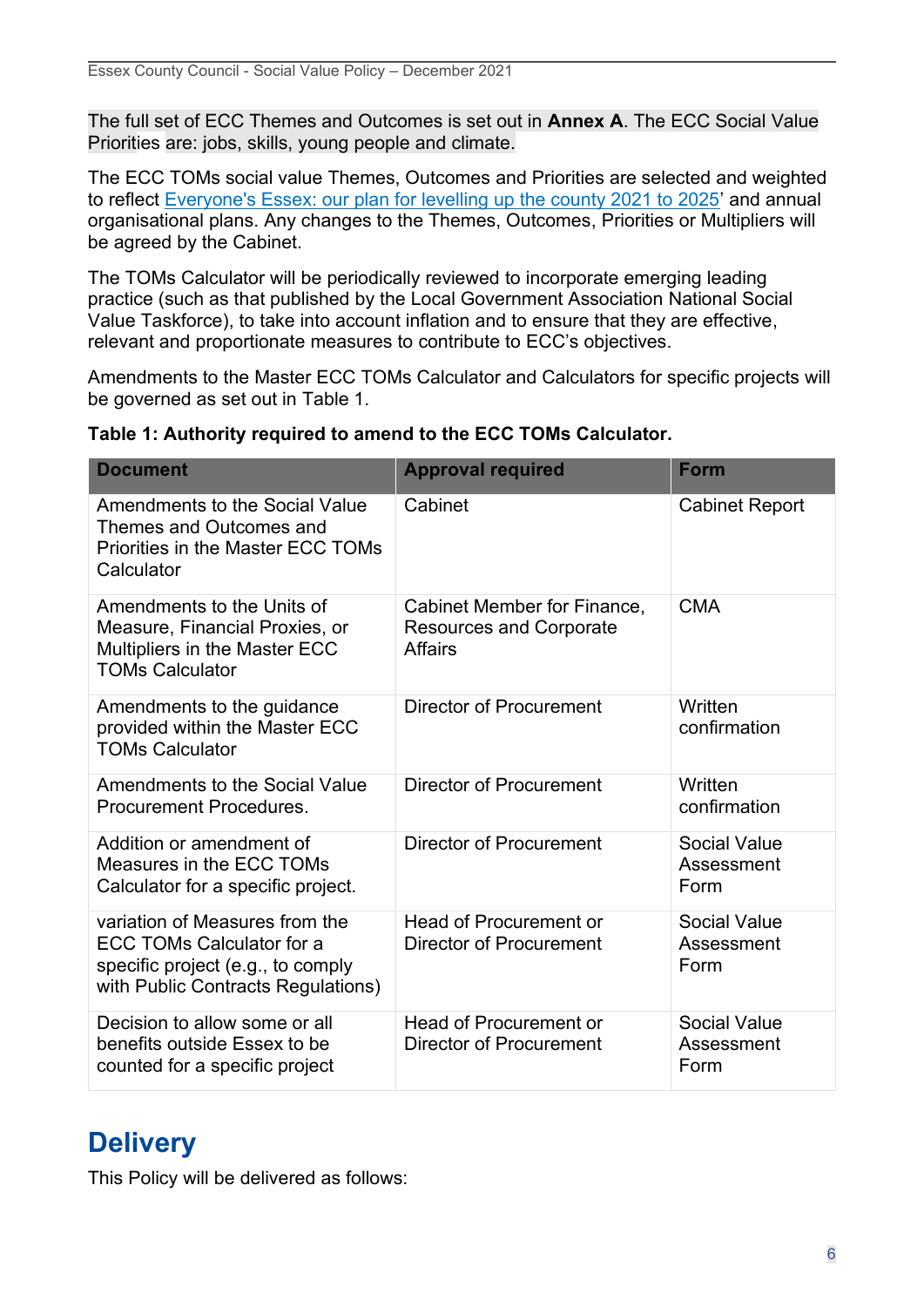- (i) We will provide learning materials in the [Social Value Catalogue](https://www.livingwellessex.org/social-value/social-value-at-essex-county-council/) for vendors to explain how it can be included in bid.
- (ii) We will educate our procurement and commissioning officers on social value and on the ECC TOMs.
- (iii) All procurements over £100,000 will normally be required to include social value as a part of the scoring and evaluation process where it is relevant and proportionate to do so. To comply with the Public Contracts Regulations 2015, any evaluation criterion must be relevant and proportionate to the subject matter of the contract and non-discriminatory. If the council considers that it is not relevant and proportionate to include social value, a formal exemption will be requested using the Social Value Assessment Form; to be approved by a Head of Procurement.
- (iv) The weighting for social value will be form part of the quality evaluation in tenders and is flexible, up to a maximum of 20% of the total scores available in a tender. This means that the statement of social value can count to the 10% of the overall contract award.
- $(v)$  The Social Value element of bids is scored as set out above (using the Value Score and the Supporting Statement). Once a contract is awarded, the Procurement Service will record and monitor the social value committed by successful bidders. The responsibility for ensuring the committed social value benefits are delivered will fall to the officers responsible for management of that individual contract.

### <span id="page-6-0"></span>**Review**

Essex County Council will periodically review its Social Value Policy. In doing so, it will take account of any changes in legislation and changes to the council's priorities.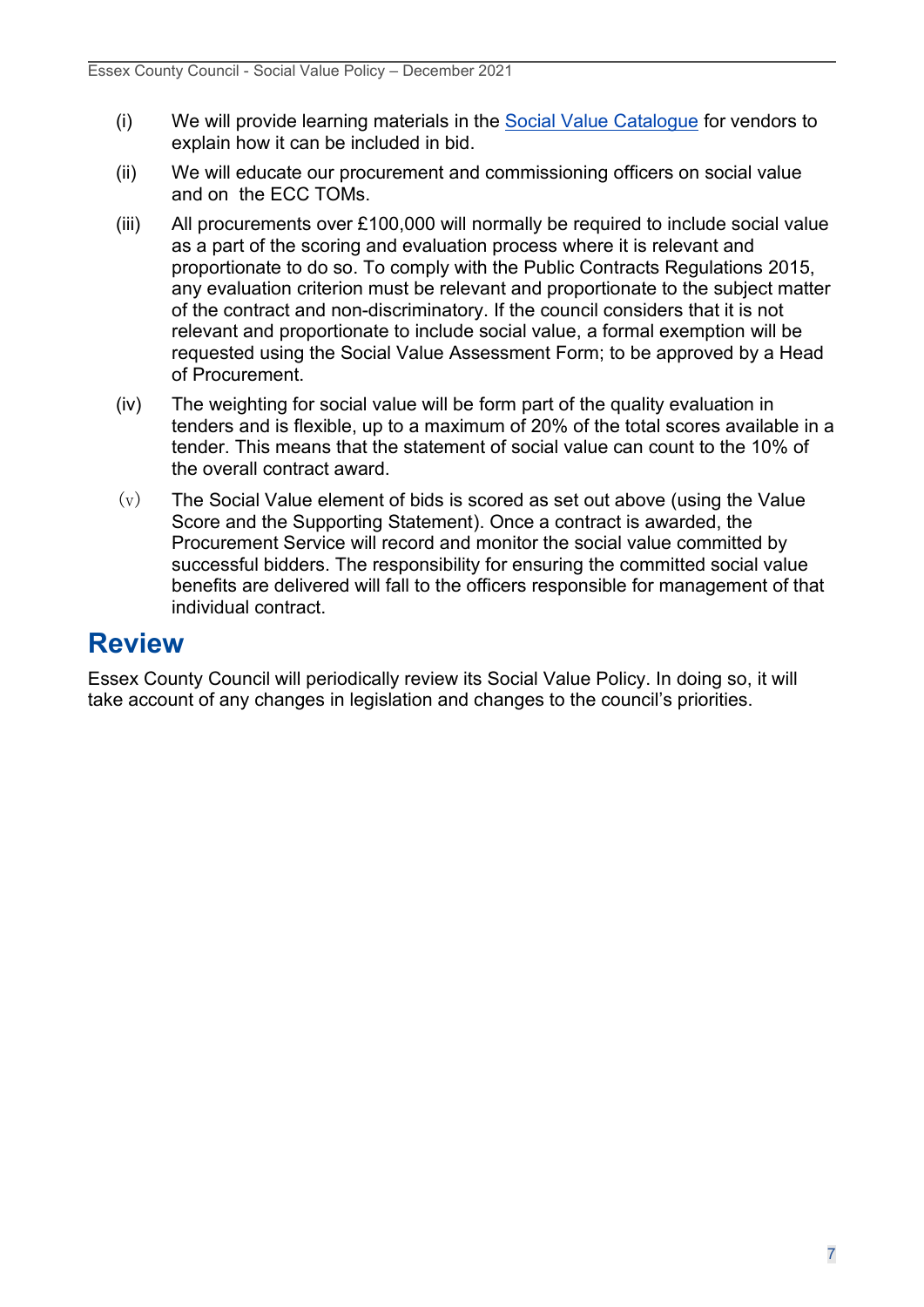#### **ANNEX A: PROPOSED ECC SOCIAL VALUE THEMES AND OUTCOMES**

The Social Value Themes and Outcomes are set out in the table below. Since the publication of Everyone's Essex, we have reviewed and updated the Outcomes, to ensure that they continue to deliver value in line with this policy.

These themes and outcomes have been used to reorganise the benefits in the TOM to reflect the contribution Social Value is making towards achieving Everyone's Essex. They are not directly used themselves in the evaluation process – to be awarded social value points in a tender the tenderer will have to demonstrate they will achieve benefits in the TOM.

| <b>ECC SOCIAL</b><br><b>VALUE THEMES</b>                           | <b>ECC SOCIAL VALUE</b><br><b>OUTCOMES</b>                                                                                                                                               | <b>Commitments in Everyone's Essex to</b><br>which this Outcome contributes                                                                                                                                                                                                                                                                                                                                                                                                                                                                                                                                                                                                                                                                                                                                                                                                                                   |
|--------------------------------------------------------------------|------------------------------------------------------------------------------------------------------------------------------------------------------------------------------------------|---------------------------------------------------------------------------------------------------------------------------------------------------------------------------------------------------------------------------------------------------------------------------------------------------------------------------------------------------------------------------------------------------------------------------------------------------------------------------------------------------------------------------------------------------------------------------------------------------------------------------------------------------------------------------------------------------------------------------------------------------------------------------------------------------------------------------------------------------------------------------------------------------------------|
| 1. A Strong,<br>Inclusive and<br><b>Sustainable</b><br>Economy.    | Business growth and the<br>impact of public sector spend<br>within the county maximised.                                                                                                 | Future Growth and Investment: We will help grow<br>existing businesses and the economic sectors of the<br>future in Essex, including the arts, and secure high levels of<br>new investment by working with partners to promote the<br>county, by creating the conditions for growth and by<br>maximising the impact of public sector spend within the<br>county.                                                                                                                                                                                                                                                                                                                                                                                                                                                                                                                                              |
| 1. A Strong,<br>Inclusive and<br><b>Sustainable</b><br>Economy.    | Essex residents in<br>employment, skills gaps<br>reduced and barriers to<br>employment reduced for<br>disadvantaged groups.                                                              | Good Jobs: We will work hard to address the impacts of<br>the Covid pandemic on unemployment by supporting<br>business recovery and building a stronger economy for the<br>future, enabling people to build the skills they need to be<br>part of it, and working alongside Essex businesses to help<br>reduce barriers to employment for disadvantaged groups.                                                                                                                                                                                                                                                                                                                                                                                                                                                                                                                                               |
| 2. A high quality<br>environment                                   | Suppliers contribute to the<br>delivery of net zero targets;<br>reduced greenhouse gases;<br>reduced waste; and<br>strengthened climate resilience                                       | Net Zero: We will work across the council and the county<br>to hit our net zero targets, by ensuring that the council<br>significantly reduces its carbon footprint, whilst also<br>supporting an acceleration in the progress towards<br>sustainable housing and energy, and active and alternative<br>forms of travel across the county.<br>Green Communities: We will work with communities and<br>businesses, providing advice and support to enable and<br>empower local action to reduce greenhouse gas emissions<br>and build climate resilience.<br><b>Minimise Waste:</b> We will minimise the impact on the<br>environment by supporting residents and businesses to<br>reduce waste and increase the amounts recycled, and by<br>working with others to deliver a more circular economy<br>whereby we better protect our natural resources though the<br>efficient and ongoing reuse of materials. |
| 3. Health,<br><b>Wellbeing and</b><br>Independence for<br>all Ages | <b>Partners and communities</b><br>address the socio-economic<br>drivers that underpin poor<br>health outcomes, such as poor<br>housing, poverty, economic<br>insecurity and low skills. | Levelling Up Health: We will seek to reduce health<br>inequalities by bringing together partners and communities<br>to address the socio-economic drivers that underpin poor<br>health outcomes, such as poor housing, poverty, economic<br>insecurity and low skills.                                                                                                                                                                                                                                                                                                                                                                                                                                                                                                                                                                                                                                        |
| 3. Health,<br>Wellbeing and<br>Independence for<br>all Ages        | Residents enabled to live<br>independently and increased<br>proportion of people able to<br>live healthy lifestyles.                                                                     | Promoting Independence: We will work with key partners<br>and the adult safeguarding board to help individuals to live<br>free from abuse and neglect and will enable residents to<br>live independently by assisting them to access suitable<br>accommodation, supporting access to employment and<br>meaningful activities, and enabling independence at home<br>through reablement, care technology, and market shaping<br>to ensure strong domiciliary support, and investment in<br>housing. Healthy Lifestyles: We will aim to increase the<br>proportion of people able to live healthy lifestyles by<br>embedding a community-first approach, by helping people<br>to overcome social isolation, mental ill health and                                                                                                                                                                                |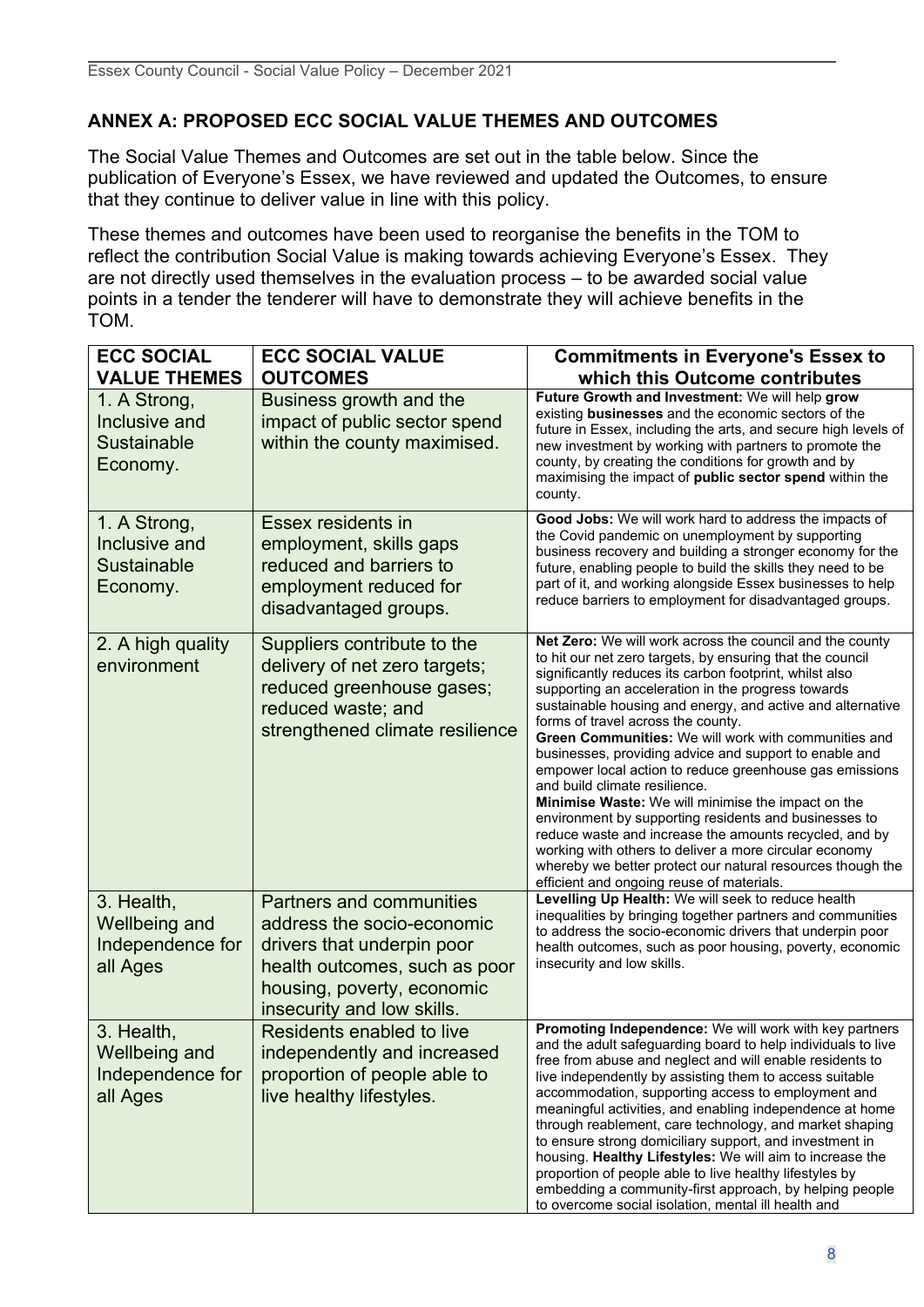|                                                                |                                                                                                                                                        | substance misuse, and by helping people to live fit and<br>active lifestyles.                                                                                                                                                                                                                                                                                                                                                                                                                                            |
|----------------------------------------------------------------|--------------------------------------------------------------------------------------------------------------------------------------------------------|--------------------------------------------------------------------------------------------------------------------------------------------------------------------------------------------------------------------------------------------------------------------------------------------------------------------------------------------------------------------------------------------------------------------------------------------------------------------------------------------------------------------------|
| 4. A Good Place<br>for Children and<br><b>Families to Grow</b> | <b>Businesses and communities</b><br>support the achievement of<br>education outcomes.                                                                 | <b>Education Outcomes: We will achieve educational</b><br>excellence and high standards for all children and young<br>people as we recover from the pandemic, by working in<br>partnership with early years providers, schools, colleges<br>and universities, by building greater coherence across the<br>system and by engaging businesses, communities and the<br>arts sector in supporting education outcomes.                                                                                                        |
| 4. A Good Place<br>for Children and<br><b>Families to Grow</b> | Outcomes improved for the<br>most vulnerable and<br>disadvantaged groups.                                                                              | Outcomes for Vulnerable People: We will work to<br>improve outcomes for the most vulnerable and<br>disadvantaged groups including Children in Care, Care<br>Leavers, Children with SEND and children from BAME<br>communities, by working with children, young people and<br>partners across the system.                                                                                                                                                                                                                 |
| 4. A Good Place<br>for Children and<br><b>Families to Grow</b> | Our partners to help make our<br>communities safer and<br>address key issues such as<br>violence and vulnerability, and<br>safety for women and girls. | Safety: We will continue to improve the safety of Essex<br>residents, including children and young people, by<br>sustaining our nationally recognised approach to early<br>intervention, safeguarding and neglect, addressing<br>domestic abuse, child criminal and sexual exploitation, and<br>peer on peer violence and abuse. We will continue close<br>working with our partners to help make our communities<br>safer and address key issues such as violence and<br>vulnerability, and safety for women and girls. |